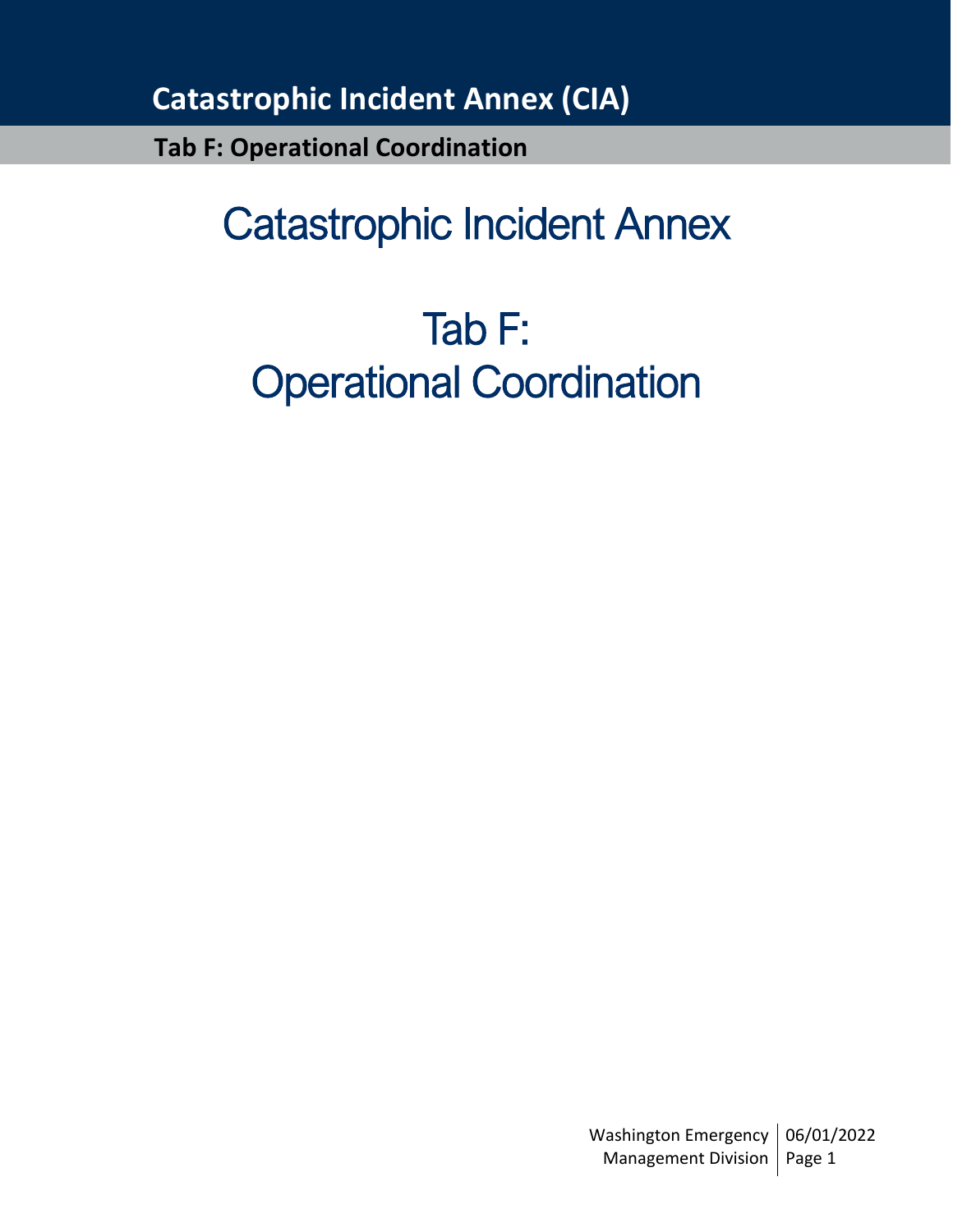## **Tab F: Operational Coordination**

### **Table of Contents**

| Phase 2 (Initial Response, Employment of Resources, Transition to Recovery)  20 |
|---------------------------------------------------------------------------------|
|                                                                                 |
|                                                                                 |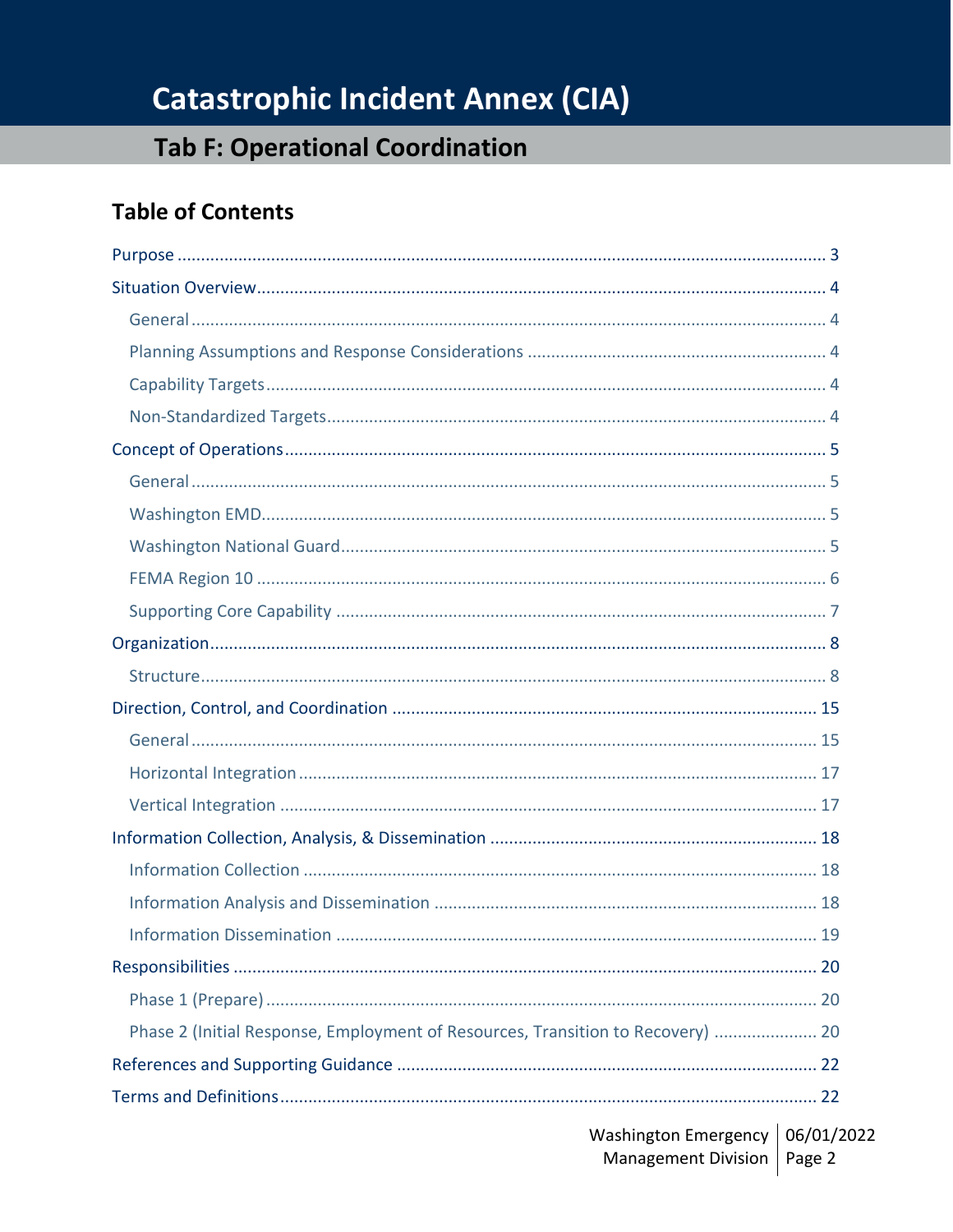## **Tab F: Operational Coordination**

### <span id="page-2-0"></span>**Purpose**

This Tab is intended to provide detailed information on the Operational Coordination core capability and reflects the catastrophic planning that has taken place across the state for its associated Critical Tasks. The Operational Coordination response considerations addressed in this Tab describe the structure that will be implemented following a catastrophic incident in which Washington State will need to divide either a part of or all of the state into geographic divisions and branches to vertically integrate operations with the Federal Emergency Management Agency (FEMA). This structure should maintain alignment with FEMA Region Ten (RX), the Washington National Guard (WNG), and the Washington State Emergency Management Division (EMD).

### **Strategic Goals**

### *Life Safety*

### **Vertical Integration (Government)**

1. Response operations involving some or all of the jurisdictions and Tribal partners in the state will require an extraordinary level of coordination. This coordination will require the vertical integration of all levels of government to effectively respond and stabilize from the results of a catastrophic incident.

### *Incident Stabilization*

### **Direction, Control, and Coordination (Public and Private)**

1. Facilitate a coordinated response that encompasses federal, state, Tribes, local jurisdictions, the private sector and private non-profits through identified strategies and objectives.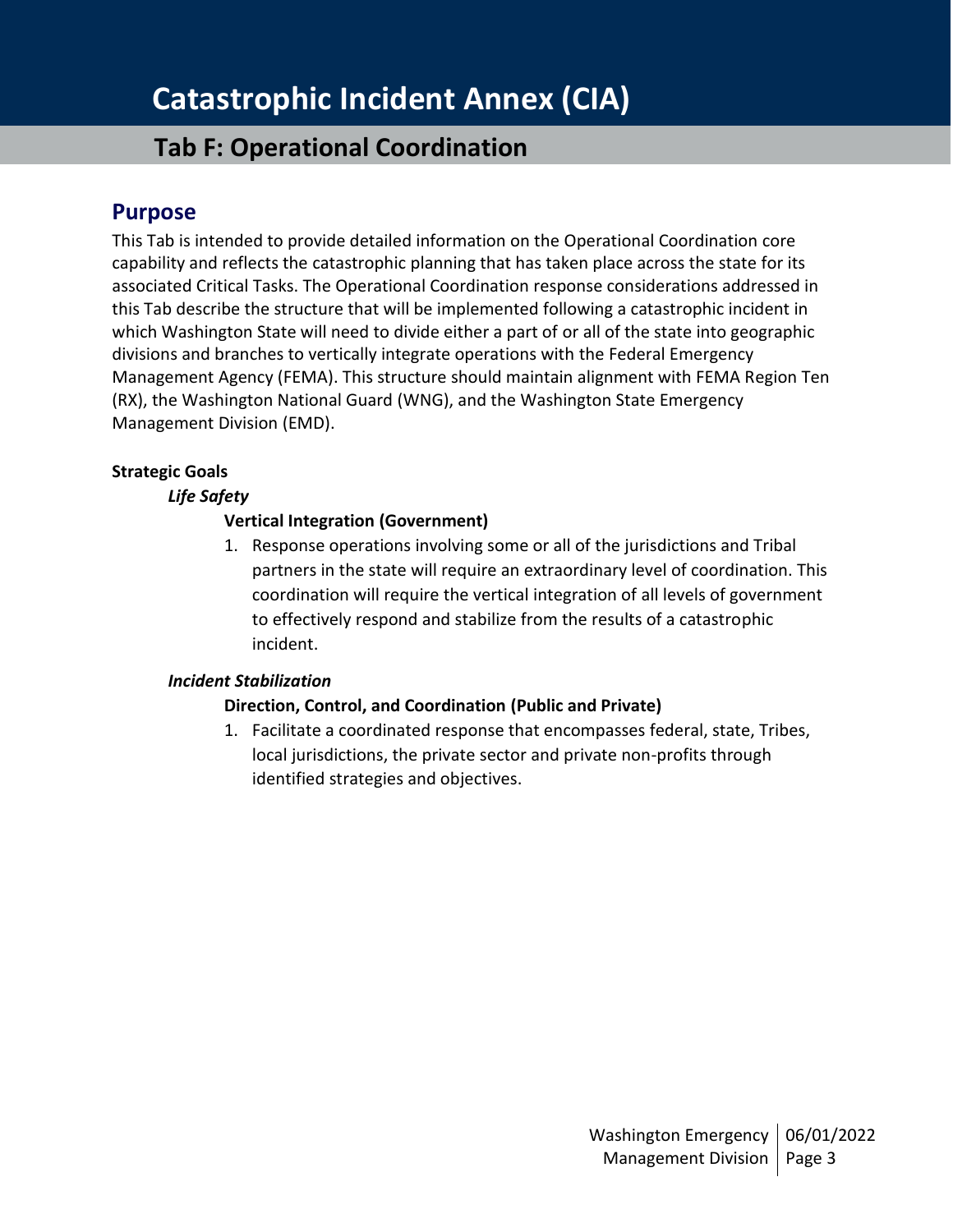## **Tab F: Operational Coordination**

### <span id="page-3-0"></span>**Situation Overview**

### <span id="page-3-1"></span>**General**

Catastrophic incidents that occur over a large geographic area, affect multiple counties, and involve response operations by the federal government, will likely require the establishment of geographic divisions and branches to facilitate incident stabilization, lifesaving, and lifesustaining activities. Incidents which occur that affect the entire state will almost certainly require this level of integration and coordination.

### <span id="page-3-2"></span>**Planning Assumptions and Response Considerations**

- The SEOC remains the statewide central coordination point for receiving incidentrelated information and requesting federal or state resources during catastrophic incidents impacting Washington State; however, expect substantial federal, state, and/or local interaction to happen well ahead of traditional command, coordination, and control mechanisms.
- Catastrophic incidents may limit or prevent response personnel from initialing filling roles within the SEOC.
- When reporting to their regular staffing locations (i.e., jurisdictional primary and alternate sites) is impossible or impractical, emergency managers in Washington State should consider responding to the nearest available Emergency Operations or Coordination Center (EOC/ECC), if or when able.
- The ability of first responders and emergency managers to maintain a doctrinal span of control will be impractical, if not impossible, for the first several operational periods.
- The process of coordinating a statewide response over many geographical areas can reduce the effectiveness of direction, control, and coordination if routine disaster management practices are employed.

### <span id="page-3-3"></span>**Capability Targets**

*Placeholder*

<span id="page-3-4"></span>**Non-Standardized Targets**

*Placeholder*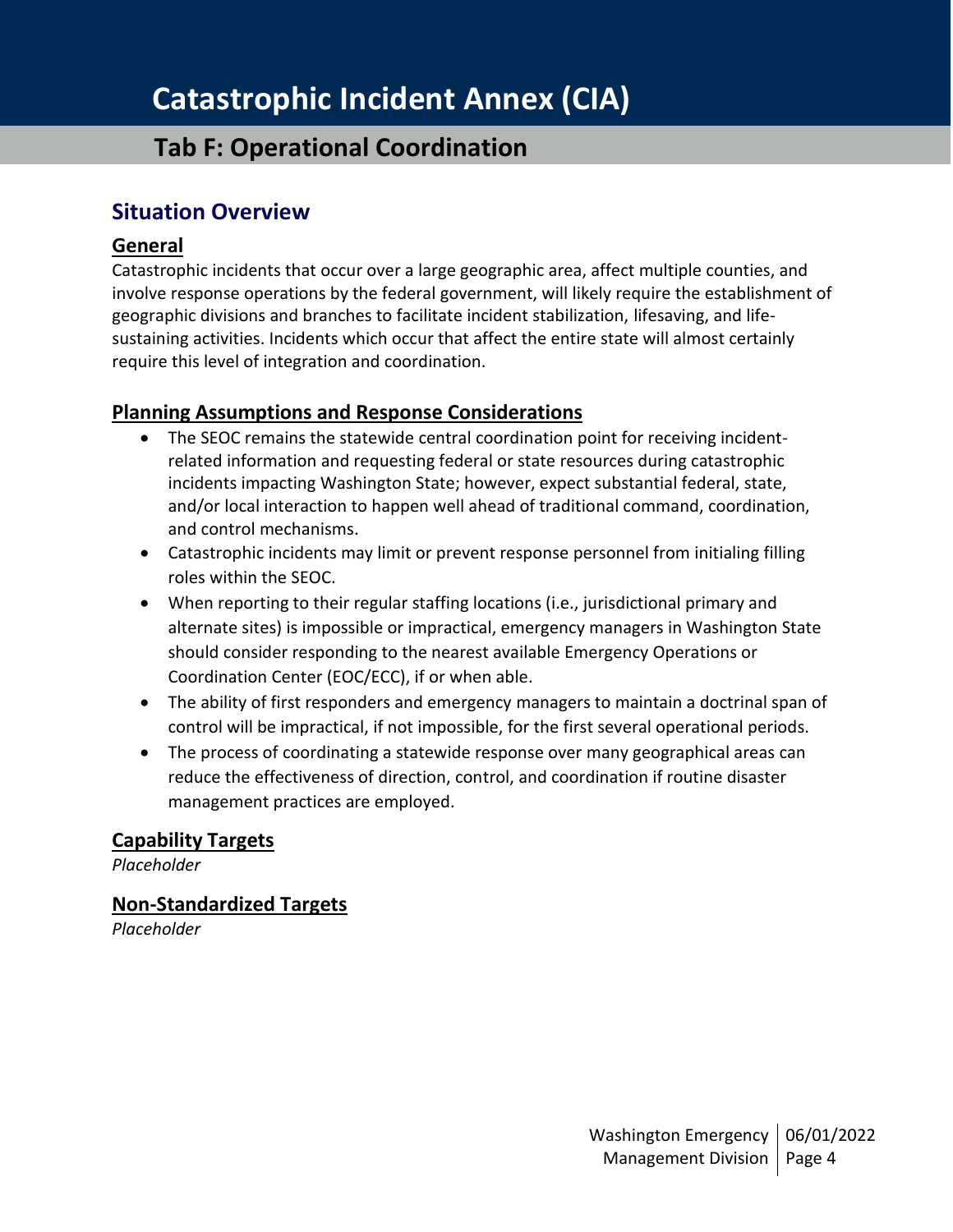## **Tab F: Operational Coordination**

### <span id="page-4-0"></span>**Concept of Operations**

### <span id="page-4-1"></span>**General**

At the occurrence of catastrophic incident, the SEOC will be activated at Level 1 Full Activation. Should it become necessary to involve the assistance of federal resources following a disaster declaration, a method of coordination may need to be established to facilitate response operations spanning a large geographical area. When the determination is made to establish geographic branches and divisions to coordinate statewide efforts alongside federal efforts, then this plan will be in effect.

### <span id="page-4-2"></span>**Washington EMD**

The Response Section Manager or SEOC Supervisor will activate the Operations Section Chief position. The Operations Section Chief will need to activate Deputy Operations Section Chiefs to manage the Geographic Branch Directors to maintain span of control. SEOC Representatives will be activated and provided to the affected HLS Regions. SEOC Representatives report to their Geographic Branch Director.

SEOC Representatives coordinate statelead actions with Local Emergency Management through their assigned Homeland Security Region representative(s). Additionally, the SEOC Representative coordinates information collection and dissemination through the on-scene WNG Geographic Task Force Commander (GTF) and FEMA Geographic Branch Director.



*Figure 1-Washington Homeland Security Regions*

### <span id="page-4-3"></span>**Washington National Guard**

Upon notification of a catastrophic incident, and realization of inability to operate from Camp Murray, the Joint Operations Center (JOC) Watch will initiate the Military Department's continuity of operations plan (COOP) by notifying the EMD Alert and Warning Center and the Idaho National Guard JOC of the desire to move key leaders and capabilities to Fairchild Air Force Base (FAFB). The WNG Emergency Communication tree will be initiated to establish accountability of all Service Members and their immediate families. Establishment of a Dual Status Commander will be initiated when its clear scope will exceed the WNG's capacity to respond.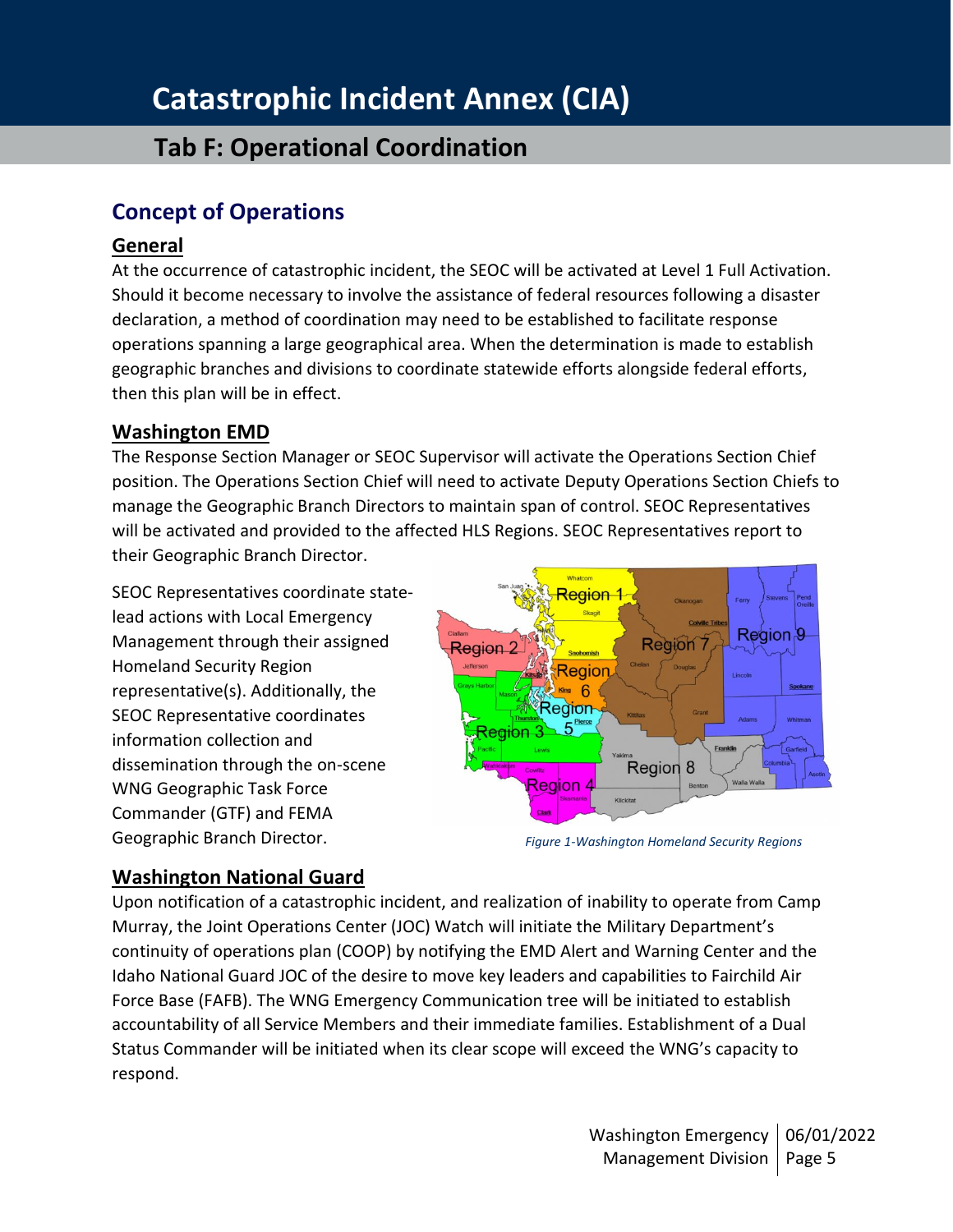## **Tab F: Operational Coordination**

### <span id="page-5-0"></span>**FEMA Region 10**

In Region 10, the priority for the Regional Administrator (RA) is to staff the RRCC using all available full-time Regional staff. Only when the transition of operational authority from the RRCC staff to the FEMA IMAT is complete and the RRCC is ready to close will Regional staff be reassigned to support field operations.

The Region 10 IMAT will be assigned to the most heavily impacted state. All other states will be supported by out-of-Region IMATs.

The complexity of the incident will drive the specific staffing configuration needed to meet the capacity requirements of the incident. For example:

- A low-complexity incident requires less capacity, including a smaller RRCC configuration and the use of liaisons instead of IMATs.
- A high-complexity incident requires more capacity, including a full RRCC activation and additional staffing to support areas such as resource request processing and fulfillment (e.g., Mission Assignments [MAs] and logistics movement) and future planning.

Region 10 may request out-of-Region staffing support to meet requirements for increased capacity to support complex incidents. Additional support staff or assets will be requested through the National Response Coordination Center (NRCC).

#### *State Coordination*

In multi-state incidents, the RA or the Regional Coordinating Officer (RCO) will conduct a State Director Coordination Call, as requested and approved by the Directors. This call will provide a common understanding of the following:

- State forecast of resource needs, including EMAC support from other states
- Incidents in the state that may impact other states
- National-level Critical Infrastructure and Key Resource (CIKR) requirements that may affect Regional response operations

### *Tribal Coordination*

Federally recognized tribes within Region 10 may choose to request a Tribal Emergency or Major Disaster Declaration directly from FEMA or may be an applicant or subapplicant within a state declaration. Tribal decisions about operational status are made on a case-by-case basis in each disaster situation and are not pre-established in Region 10.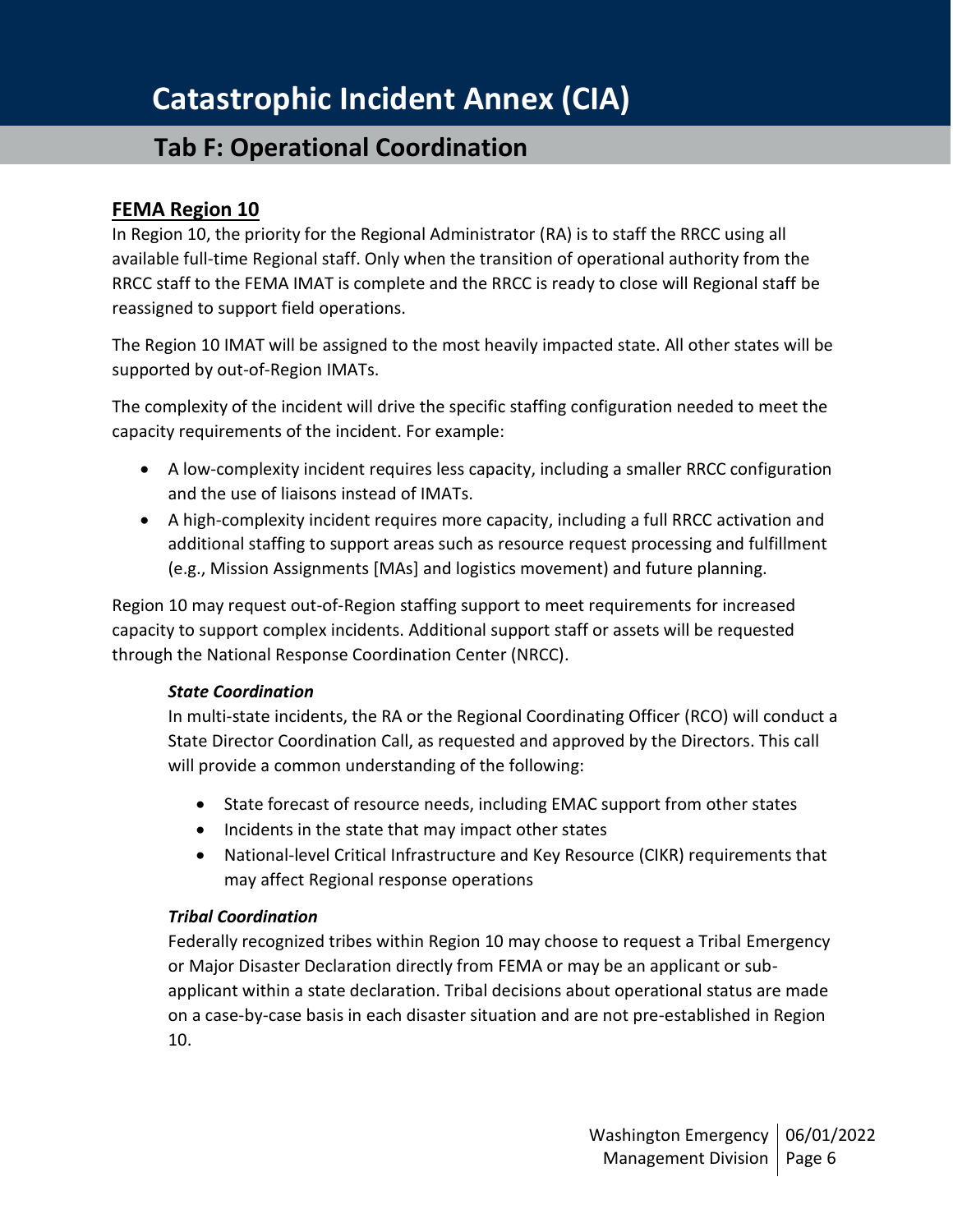## **Tab F: Operational Coordination**

Prior to a declaration, the RRCC staff will coordinate with all tribes through a tribal LNO. If requested, the Region will prepare to deploy an IMAT to support a tribal government that requests its own Emergency Declaration or Major Disaster Declaration.

### <span id="page-6-0"></span>**Supporting Core Capability**

### **Operational Coordination**

### *Objective:*

The National Preparedness Goal defines operational coordination as the ability to establish and maintain a unified and coordinated operational structure and process that appropriately integrates all critical stakeholders and supports the execution of core capabilities.

*Critical Tasks:*

- 1. Mobilize all critical resources and establish command, control, and coordination structures within the affected community, which may no longer be defined by established jurisdictional boundaries as needed throughout the duration of an incident.
- 2. Enhance and maintain command, control, and coordination structures (C3), consistent with the National Incident Management System (NIMS), to meet basic human needs, stabilize the incident, and facilitate the integration of restoration and recovery activities.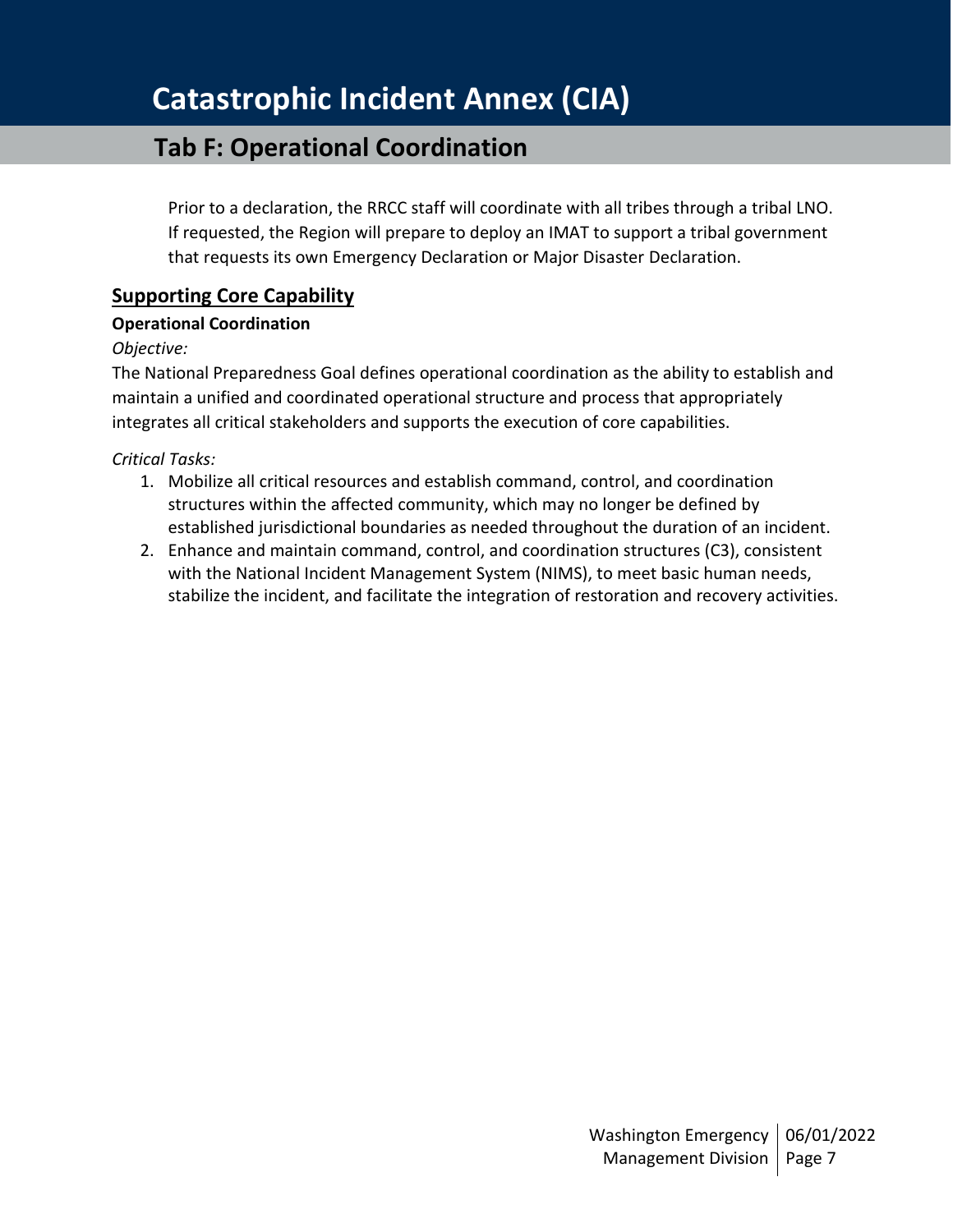## **Tab F: Operational Coordination**

### <span id="page-7-0"></span>**Organization**

### <span id="page-7-1"></span>**Structure**

The following structures depict how the Washington Emergency Management Division, the Washington National Guard, Tribal partners, and FEMA Region 10 integrate operations into a common and shared organizational structure in order to respond to a catastrophic incident. Utilizing the existing structure of the 9 Homeland Security Regions, statewide operations are divided into 9 Branches. Preferably, joint operations will consist of an:

- Local Emergency Management
- Tribal Representative
- SEOC Representative
- National Guard GTF Commander
- FEMA Branch Director



*Figure 2 - Coordination Structure for Federal-State-Tribal-Local Response*

Each HLS Region will employ a Multi-Agency Coordination Group (MACG) to effectively manage resource requests coming in and out of the region. This MACG is not intended to replace or supplant a jurisdiction's authority or ability to directly coordinate with the state. This structure offers the best course of action to manage large scale incidents that will require coordination, similar and competing resources, and personnel shortfalls. Each HLS Region shall determine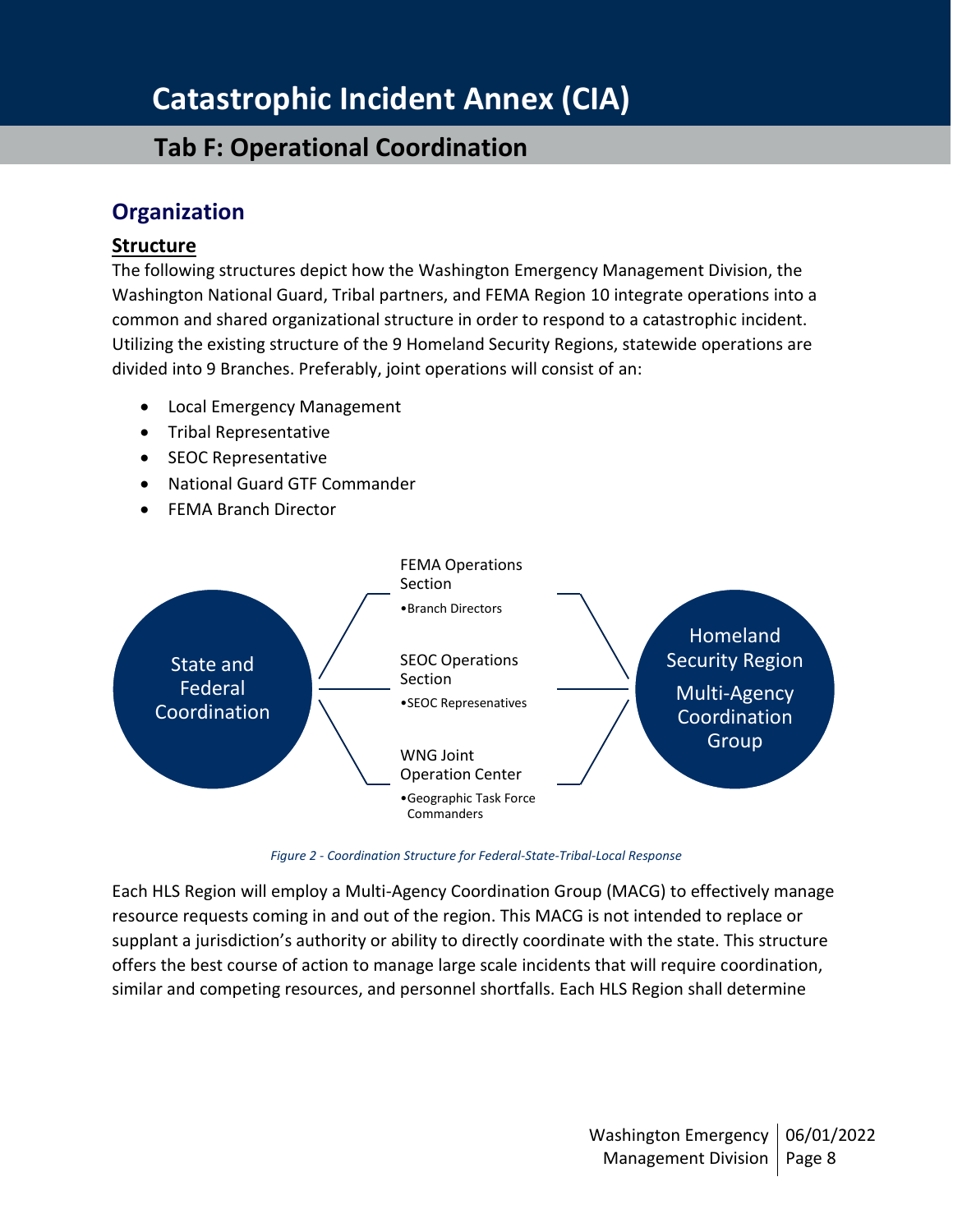### **Tab F: Operational Coordination**



how its own MACG operates according to their respective response plans.

*Figure 3 - Integration Operations through HLS Regions*

#### **Washington State Emergency Management Division**

Coordination with the 9 HLS Regions is achieved through the Operations Section of the State Emergency Operations Center. Geographic Branch Directors will divide up the HLS Regions based on the scope of impacts and the level of coordination needed within the incident. FEMA will further divide the branches into divisions (and possibly segments); however, SEOC operations will not likely have the available personnel to divide to at this level. Therefore, operational coordination for the SEOC will be coordinated at the branch level. This branch level currently encompasses the existing 9 Homeland Security Regions.

At a minimum, the SEOC will need to maintain a presence at each Homeland Security Region to coordinate local response with state and federal responses.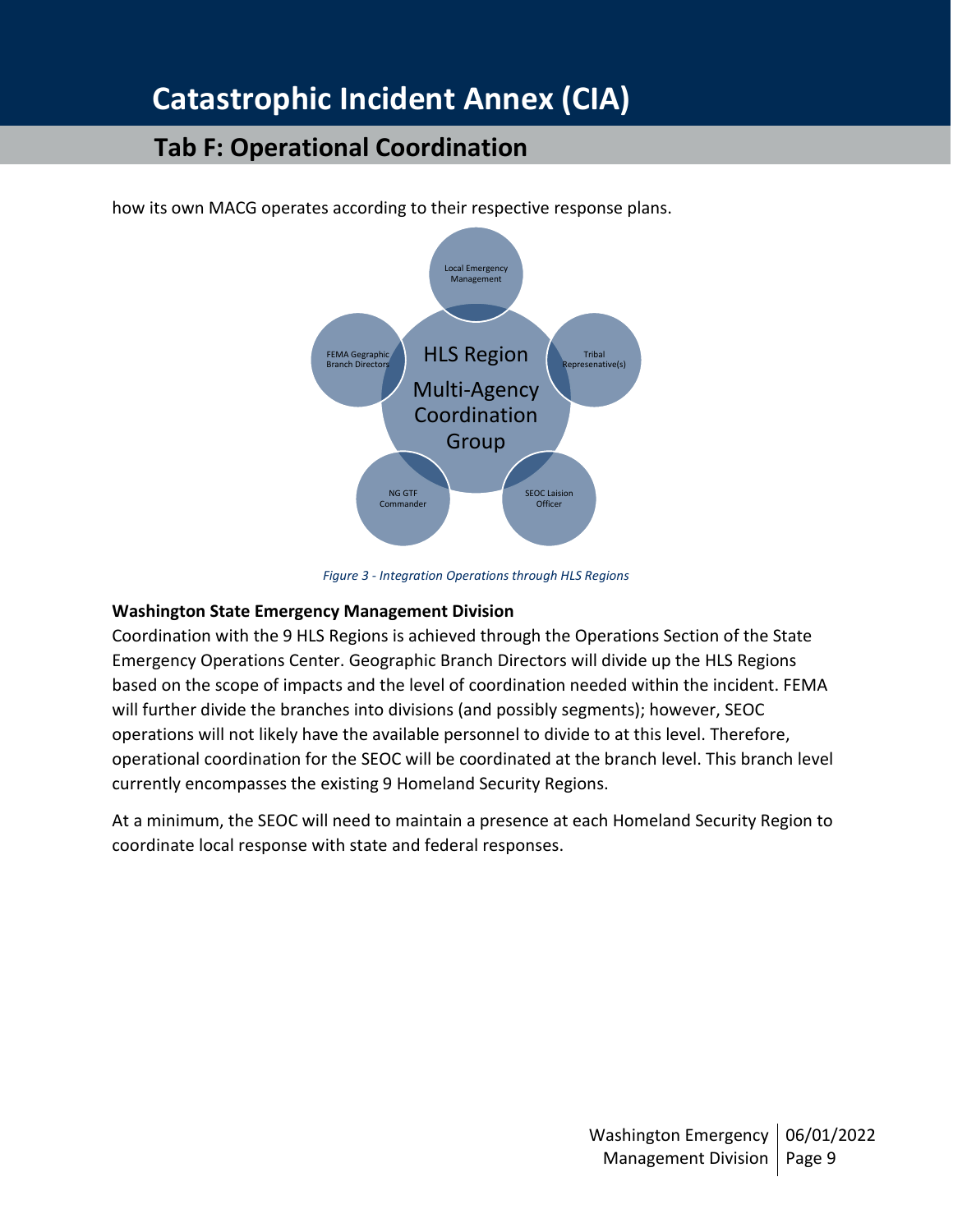## **Tab F: Operational Coordination**



*Figure 4 - Sample Organizational Structure for a Statewide Incident*

It is important to note that this is the *desired* structure. The availability of EMD staff and other state agency supporting personnel, as well as the impacts to each HLS Region will influence the initial and final disposition of each Geographic Branch. Much of the needed capabilities to achieve this structure across the affected portions of the state will depend on the assistance from partner state agencies.

### *Deputy Operations Section Chiefs*

The Deputy Operation Section Chief reports to the Operations Section Chief and is responsible for:

- Coordinating the Geographic Branch Directors
- Establishing or relaying the objectives based on the IAP for the current operational period
- Informing the Operations Section Chief of high priority and/or time sensitive issues
- Consolidating reports from the Geographic Branch Directors

#### *Geographic Branch Directors*

The Geographic Branch Director reports to the Deputy Operations Section Chief and is responsible for:

- Ensuring that their branch carries out its duties, as described in the IAP
- Coordinates with the SEOC Representative on behalf of the Operations Section.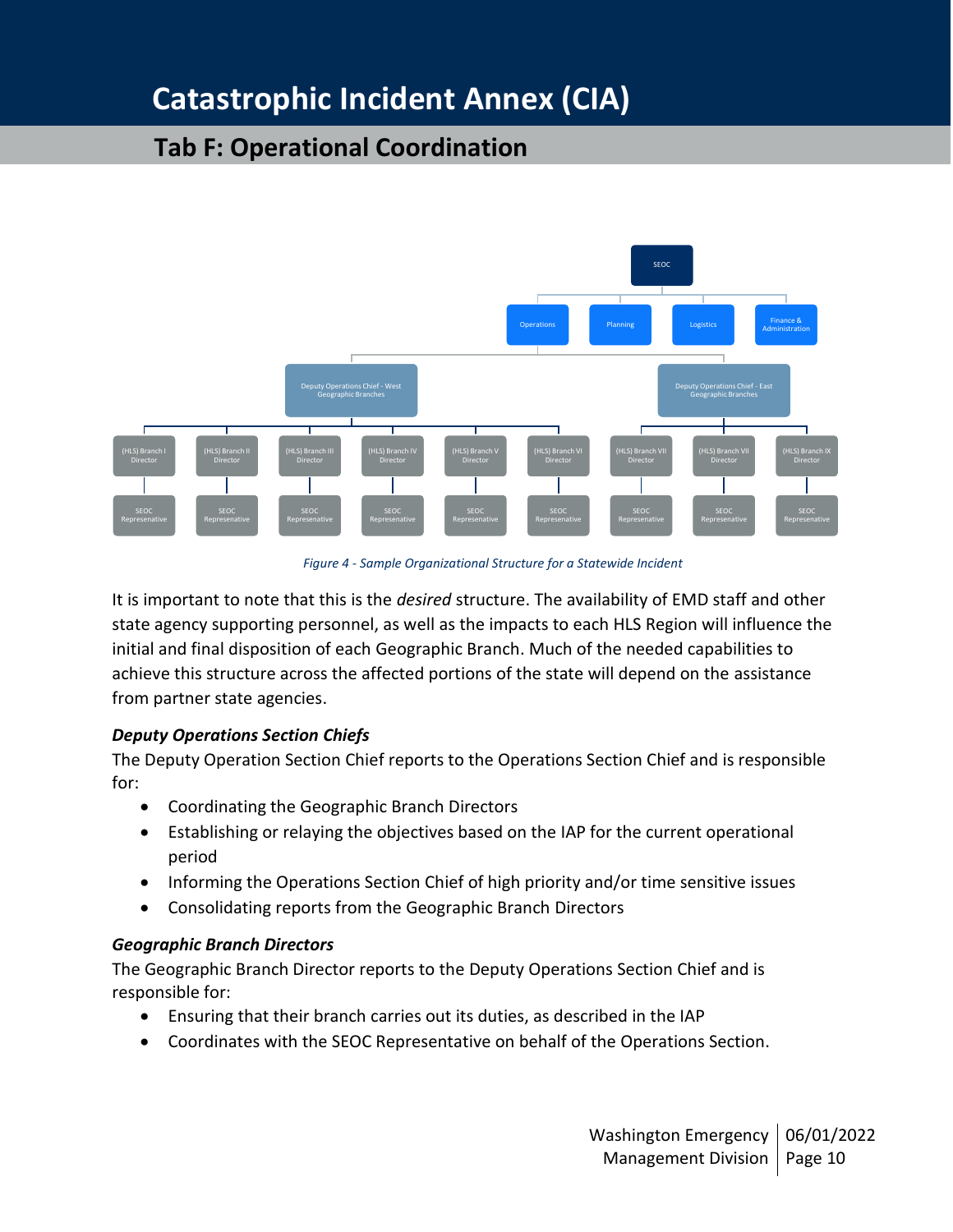## **Tab F: Operational Coordination**

### *SEOC Representatives*

SEOC Representatives report to their respective Geographic Branch Director and is responsible for:

- Maintaining communication with their assigned HLS MACG
- Present for meetings as prescribed and invited by the HLS MACG
- Regularly meeting with the locally-based state and federal coordination structure throughout each operational period
- Passing along SitReps and IAPs from the SEOC
- Passing along SitReps and IAPs from the HLS MACG to the SEOC
- Creating resource requests for each HLS Region as necessary
- Identifying local incident objectives and coordinating with the locally-based state and federal coordination structure
- Briefing their Geographic Branch Director according to the prescribed schedule

#### **Washington State National Guard**

Coordination with the 9 HLS Region is achieved through the Joint Operations Center (JOC). The JOC provides each Branch with a Geographic Task Force consisting of:

- Communications unit
- Security Task Force
- Engineering Task Force
- Combat Sustainment Support Battalion
- Chemical, Biological, Radiological, and Nuclear Task Force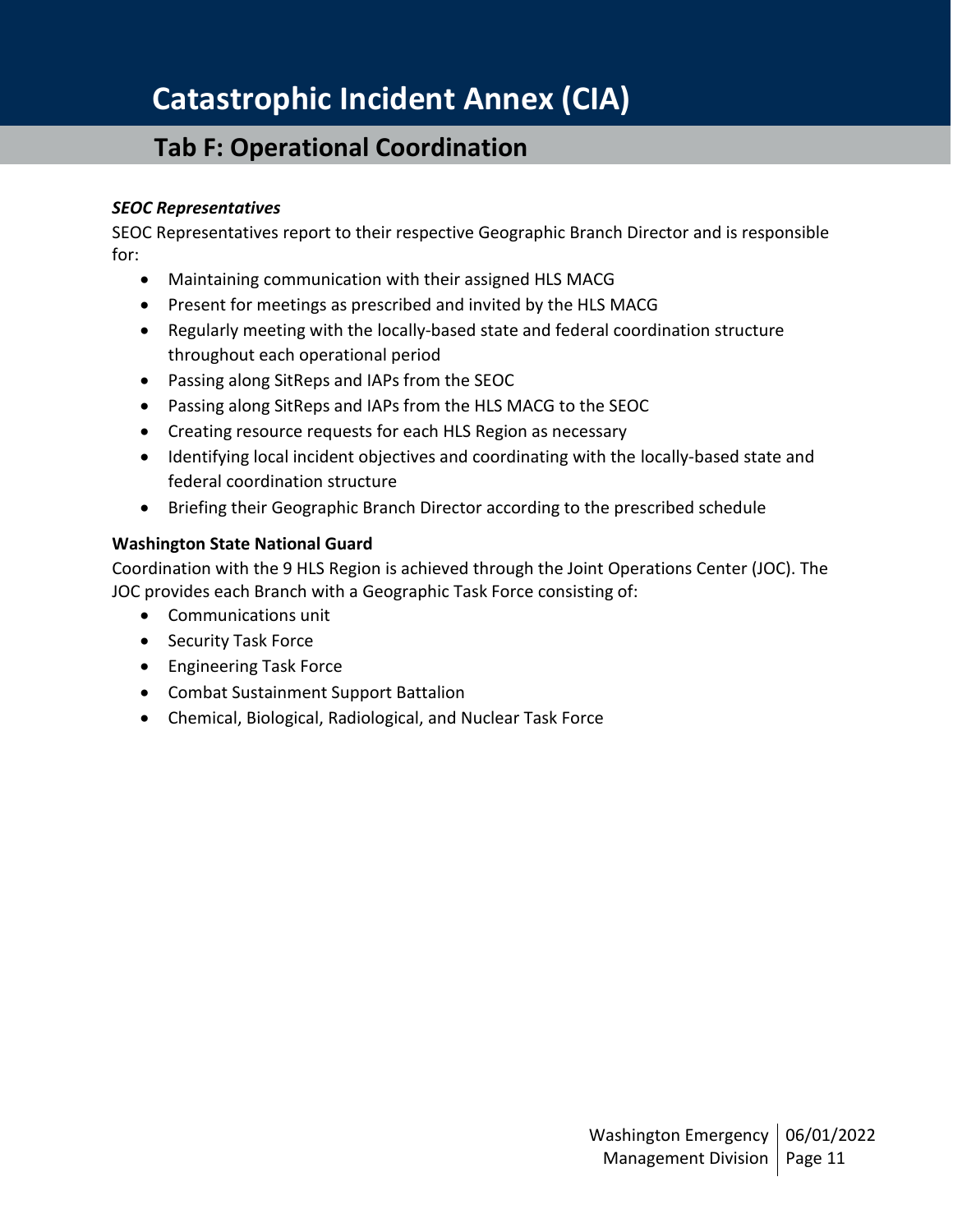### **Tab F: Operational Coordination**



*Figure 5 - National Guard Organizational Structure*

It is important to note that this is the *desired* structure. The availability of WNG soldiers and personnel, as well as, the impacts to each HLS Region will influence the initial and final disposition of each GTF. Many of the needed capabilities to achieve this structure across the affected portions of the state will depend on the arrival of other NG units from across the country.

### *Geographic Task Force Commander*

Geographical Task Force (GTF) Commander- O-6 leadership (any service branch) and staff faced with responding to regional incident-related issues. Successful operations will dictate the partnership with established Incident Commanders, local governmental organizations and nongovernmental organizations (NGO) for response objectives that are continually evolving.

#### *Communications*

Section for each GTF to build communication capability to link local government, NGO and higher authorities to fully integrate response. Deployed to each Branch as needed.

### *Security Task Force*

Military security assets to provide forces to the response and are capable of performing a wide variety of tasks. Could be employed as part of the distribution network, conducting health and wellness checks, or providing stationary or mobile security. Capable of partnership with federal, state and local law enforcement. Deployed to each Branch as needed.

> Washington Emergency | 06/01/2022 Management Division | Page 12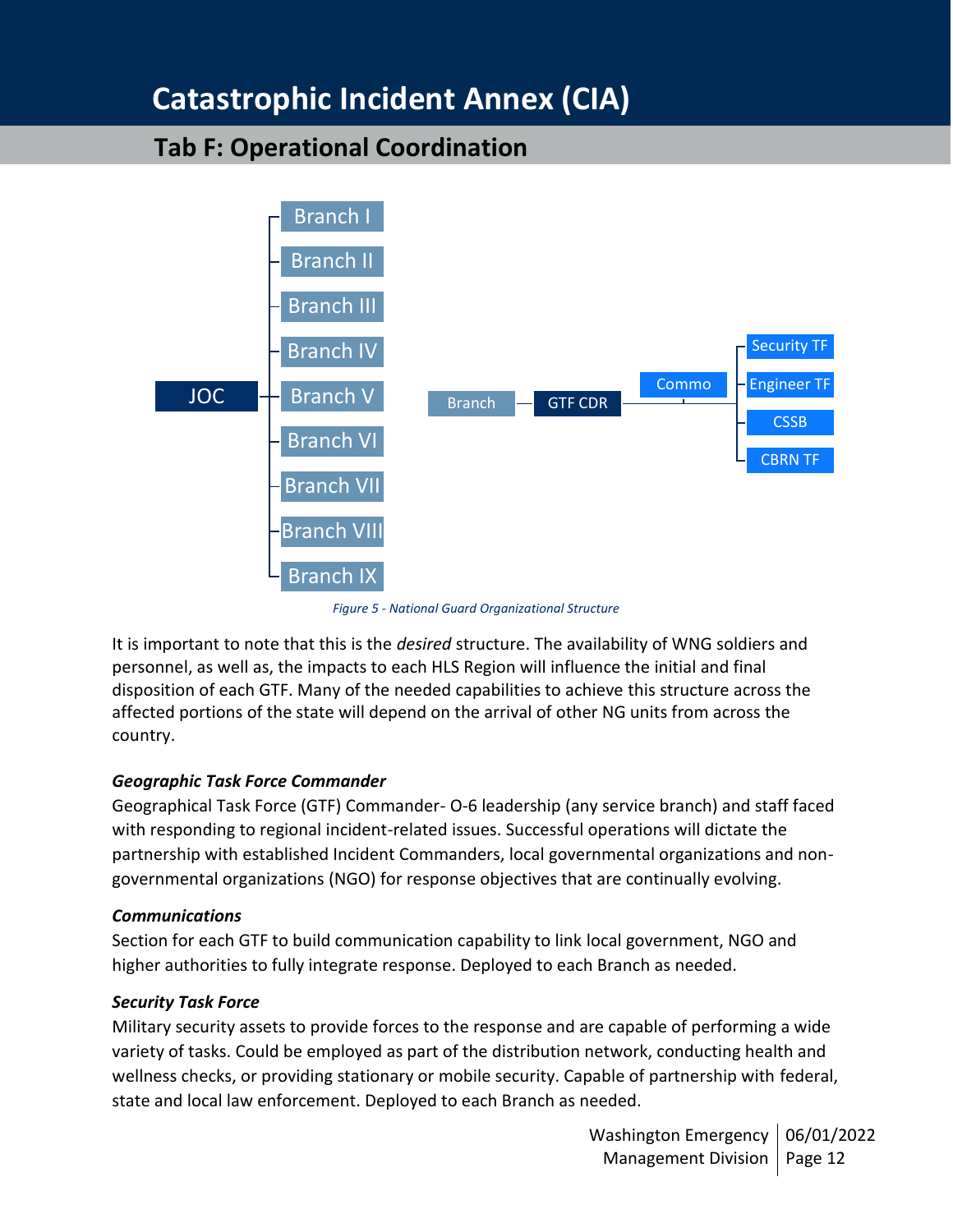## **Tab F: Operational Coordination**

#### *Engineer Task Force*

This element can provide bridging, vertical/horizontal construction and mobility augmentation. Units' capable of decisive work in opening of main service routs (MSRs) and reconstruction. Deployed to each Branch as needed.

#### *Combat Sustainment Support Battalion*

Provide tactical level provisions of logistics, personnel services, and health service support necessary to maintain and prolong operations until mission is transitioned or accomplished.

### *Chemical, Biological, Radiological, and Nuclear Task Force (CBRN-TF)*

Provide tactical-level hazardous site reconnaissance and classification in order to identify response scope and priority. Conduct patient decontamination, medical triage and stabilization, casualty/fatality search and extraction to assist responders with CBRN consequence management.

#### **FEMA Region 10**

FEMA will establish a geographic incident command structure which comprises branches, divisions, and segments (as appropriate and necessary). Depending on the scope of statewide impacts these branches will be activated in both impacted and non-impacted areas. Impacted areas that require greater coordination will consist of divisions to manage the needs of the incident. These divisions may consist of:

- Groupings of counties
- Single counties
- Major cities (may also be designated as segments)

Non-impacted areas will be pre-identified for the purposes of future operations. In addition to the potential for future impacts (i.e., cascading impacts, new impacts, etc.) these divisions can be implemented for such activities as:

- Mass care activities
- Evacuation support
- Staging area operations

At a minimum, these branches will require the coordination of EMD and FEMA. Within each division, the FEMA Division Supervisor will need to coordinate with an individual who holds some degree of decision-making authority.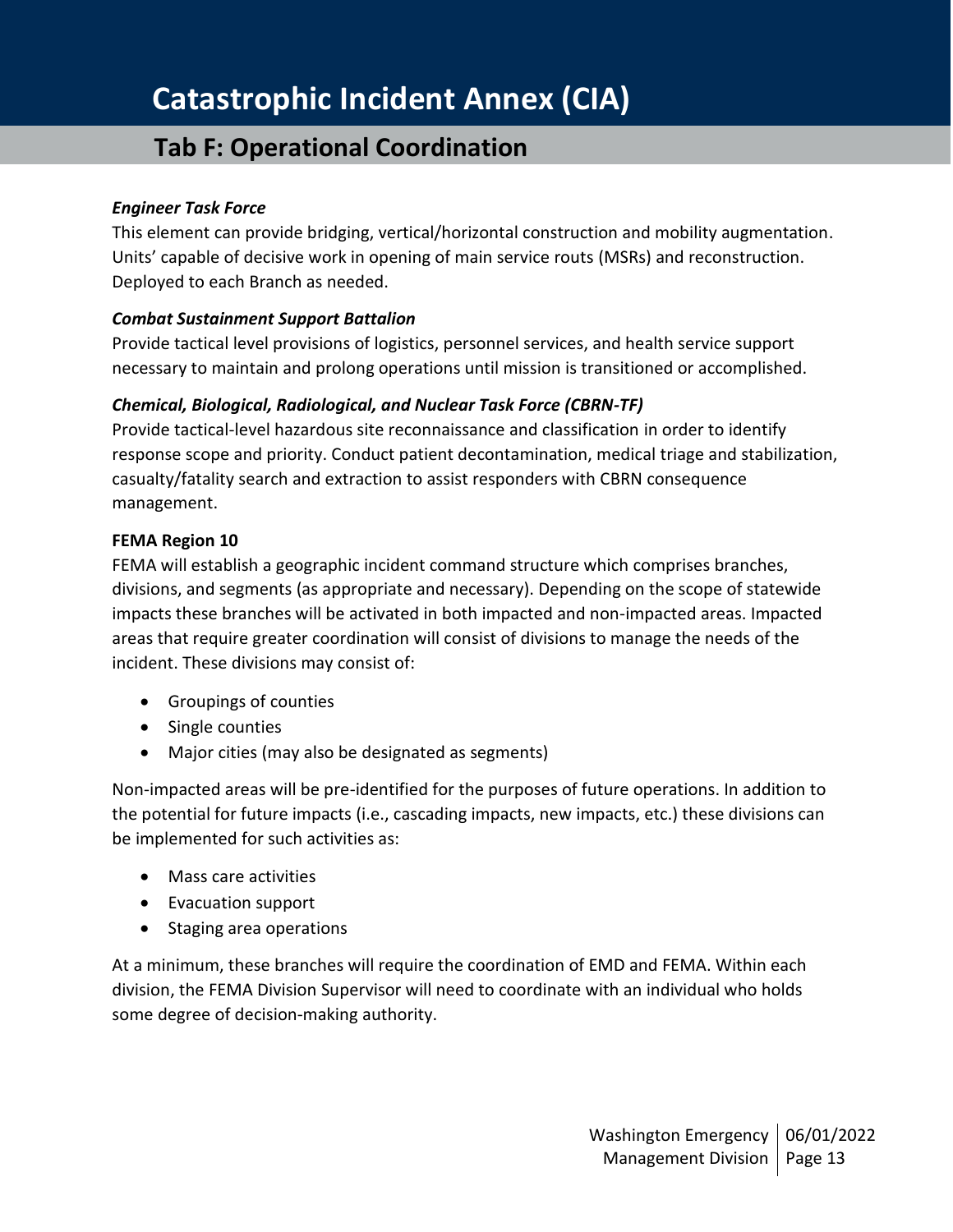## **Tab F: Operational Coordination**



*Figure 6 - SEOC Operations Section Organizational Structure for HLS Regional Operations*

### *Geographic Operations Branch Director*

The Geographic Operations Branch Director reports to the OSC; ensures that their branch carries out its duties, as described in the IAP; and coordinates with JFO staff on behalf of the DIVS.

#### *Division Supervisor*

The DIVS reports to the OSC or a Geographic Operations Branch Director, if activated. The DIVS is the UCG representative within a division, accountable for the accomplishment of all work assignments specified in the IAP for the respective division.

### *Operations Task Force Leader (OPTL) \*Not included in organization chart\**

The OPTL reports to a division supervisor or group supervisor. When reporting to a division supervisor, the OPTL assists with sharing of information between the local government, the Operations Staff, and the state/tribe. The OPTL also assists with overseeing IAP execution in the division and may be assigned oversight of a specific work task (e.g., power, debris, and DRC tasks or to a specific local jurisdiction in a division [e.g., city or borough] where additional supervision or assistance is needed).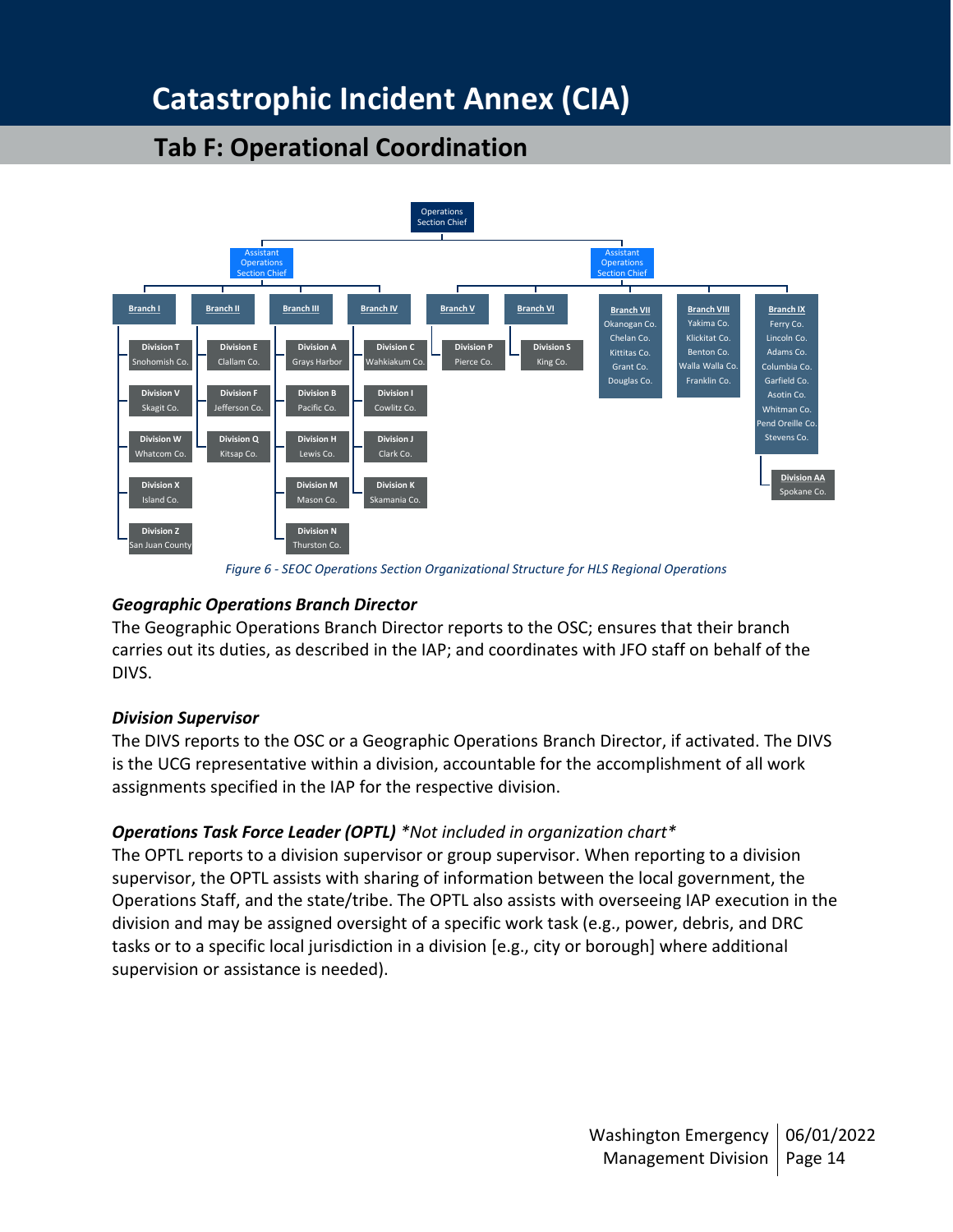### **Tab F: Operational Coordination**

### <span id="page-14-0"></span>**Direction, Control, and Coordination**

### <span id="page-14-1"></span>**General**

### **Joint EMD, NG, and FEMA Geographic Operations**

Response operations involving some or all of the jurisdictions and Tribal partners in the state will require an extraordinary level of coordination. This coordination will require the vertical integration of all levels of government to effectively respond and stabilize from the results of a catastrophic incident.

#### *Command and Coordination Procedures*

The following procedures outline the method to establish and maintain direction, control, and coordination across large geographic regions.

- Multi-Agency Coordination video or conference calls.
	- o Any agency or jurisdiction in the Homeland Security Region can request video or conference call.
	- $\circ$  Purpose of the calls is to facilitate regional collaboration and decision making with agency-to-agency communications. Focus areas of the calls includes:
		- Information Sharing
		- Public Information Coordination
		- Resource Management
	- o Agenda for video or conference call includes:
		- Agency or jurisdiction current status to include potential impacts
		- Resource needs or resource availability (within mutual aid systems)
		- Resource shortfalls
		- Identify multi-jurisdiction challenges or needs
		- Coordinate public information impacts
		- Establish multi-jurisdiction groups, task forces, and strike teams to address challenges or impacts
		- *Please note all of the above items may not be discussed based on the needs of the incident.*

#### *Situation Reports – Regional Situational Awareness*

Situation Reports (SitReps) will be an essential mechanism is maintain situational awareness both within a region and provide a mechanism for the SEOC to monitor dynamic and changing incidents. SitReps are not the sole mechanism for situational awareness; however, they offer the ability to inform the greatest number of response personnel when communications have been impacted or operational tempo is not conducive to regularly scheduled meetings.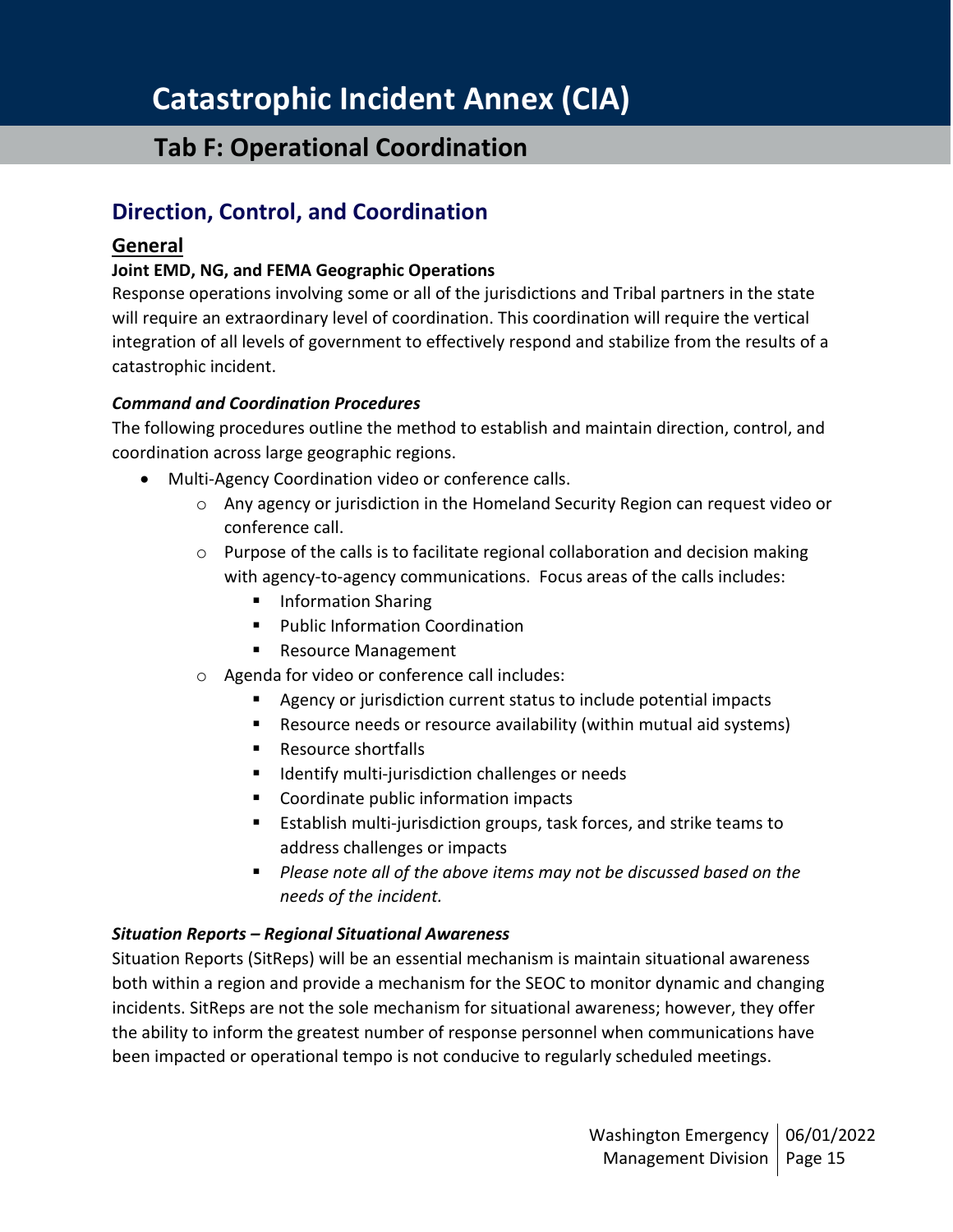## **Tab F: Operational Coordination**

- Counties and cities are recommended to work together to complete, analyze and review their SitReps that are completed within the first operational period.
- Local jurisdictions to include cities, Tribal partners, and special purpose districts are encouraged to submit SitReps to their county prior to submitting directly to their Region.
- Within 24 hours of a catastrophic incident, HLS Regions should complete and submit a SitRep to the SEOC.
	- o Ideally, this should be accomplished within a few hours; however, many catastrophic incidents will delay or impact:
		- Situational awareness
		- Damage assessments
		- Communications capabilities
		- Personnel availability
		- Transportation access
	- o If SitReps are available before this time they should be sent even with incomplete or missing information when life safety and life sustainment are in jeopardy.
	- $\circ$  Sitreps should be sent to the SEOC Representative every 24 hours until incident stabilization has been achieved in accordance with a Region's defined objectives within their Incident Action Plan (IAP).
		- SEOC Representatives will meet with their appropriate Deputy Operations Section Chief, FEMA Geographic Branch Director, and WNG GTF Commander to discuss the SitRep (Local Joint Field Office).
			- Joint discussion will determine how available resource can be best utilized to met incident objectives and priorities.
			- Resource requests will be generated by the SEOC Representative to meet response needs.
				- o Resource requests are routed to Mission Assignments within the SEOC Operations Section.
	- $\circ$  For agencies using WebEOC, an incident within WebEOC will be created by the SEOC to share and provide access to jurisdictions to view the SitReps.
	- o For agencies not using WebEOC, a SitRep should be completed and submitted electronically to the SEOC Representative.
		- Alternative communications methods can be employed through CEMNET to transmit SitReps directly to the SEOC's Alert & Warning Center if other communications are inoperable.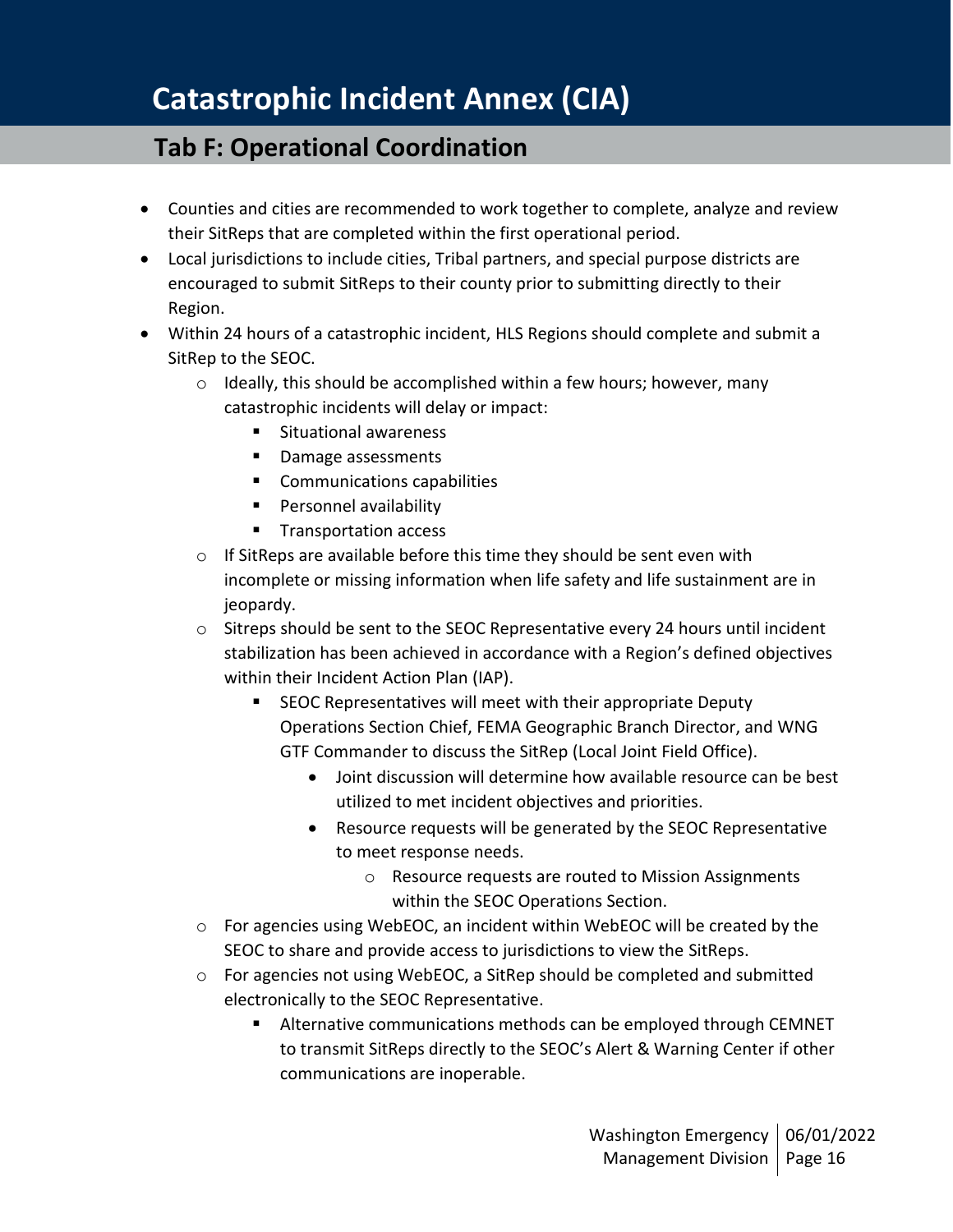## **Tab F: Operational Coordination**

 $\circ$  In the event of a communications blackout, any method that can be employed to pass along reports to the SEOC Representative or the SEOC is acceptable.

### <span id="page-16-0"></span>**Horizontal Integration**

This plan is in alignment with Washington State National Guard catastrophic planning efforts.

### **CSZ Plan – Vigilant Guard (VG)**

- Communication Systems- Accountability of all forces and immediate families in an austere (CSZ) environment.
- Force Flow- Execute PSMA's, EMACs with other states NG's, facilitate JRSOI, and publish version 1 of the GTF's smart card.
- Information Awareness and Assessment (IAA) IAA target list for follow on forces capable of IAA.

### <span id="page-16-1"></span>**Vertical Integration**

This plan is in alignment with Federal and County catastrophic plans and planning efforts.

#### **FEMA Region 10 CSZ Earthquake and Tsunami Response Plan**

• OPLAN for distant source and near source

### **FEMA Incident Management Handbook**

• For the purposes of this plan, this document describes: how geographical operations are conducted, provides for relevant position descriptions, and describes roles and responsibilities for FEMA Incident Management Teams.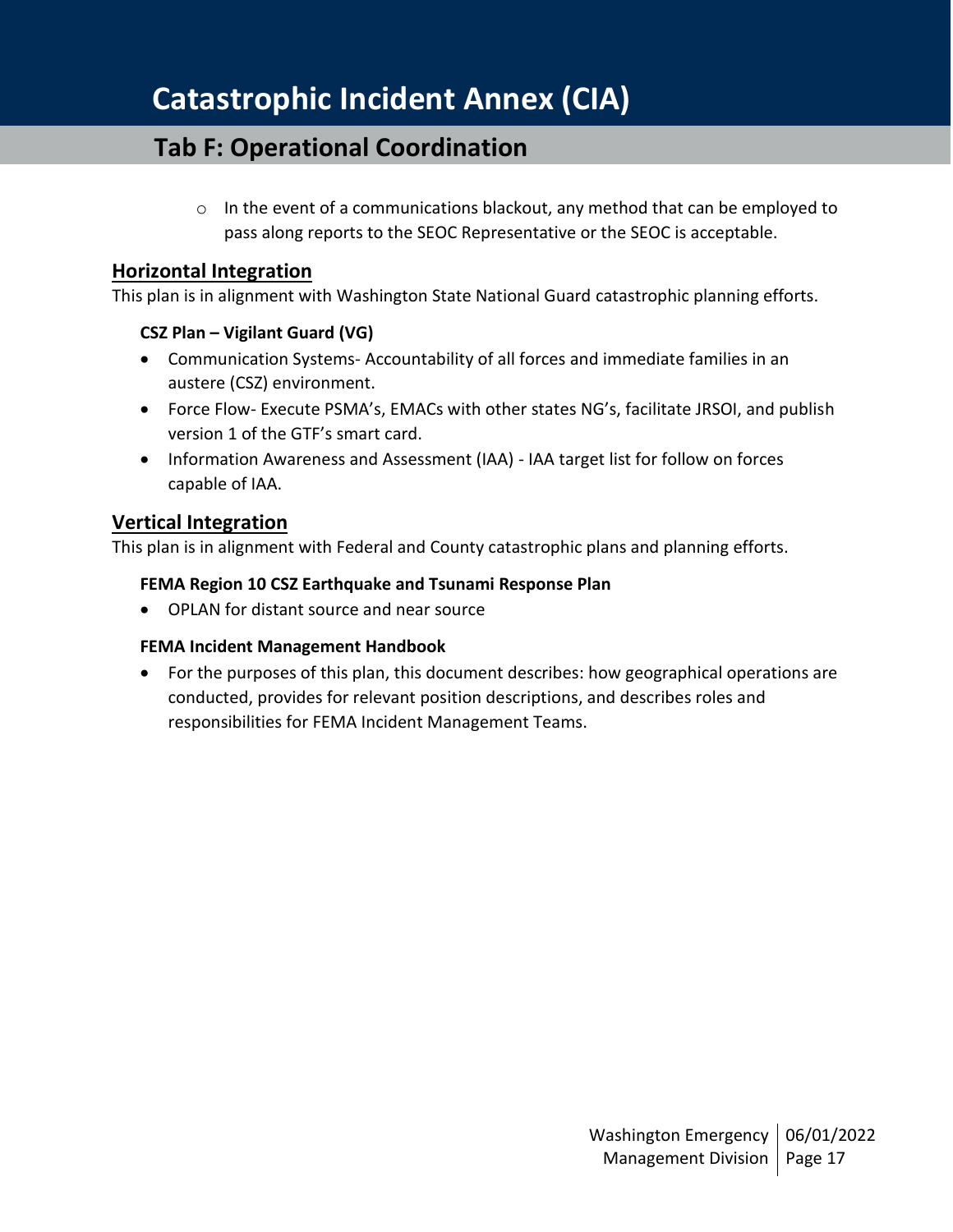### **Tab F: Operational Coordination**

### <span id="page-17-0"></span>**Information Collection, Analysis, & Dissemination**

As a supporting core capability, Operational Coordination does not play the same role in Community Lifeline reporting as a primary core capability. The EEIs presented within this Tab are those elements which influence the primaries or assist with operational organization and incident response.



*Figure 7 - Information Collection and Dissemination*

### <span id="page-17-1"></span>**Information Collection**

### **General Essential Elements of Information (EEIs)**

| <b>Community</b><br><b>Lifeline</b> | <b>Lifeline</b>       | <b>Lifeline</b><br><b>Component Subcomponent</b> | <b>Essential Element of Information</b>                                                                                                                                        |
|-------------------------------------|-----------------------|--------------------------------------------------|--------------------------------------------------------------------------------------------------------------------------------------------------------------------------------|
|                                     | Government<br>Service | Emergency<br><b>Operations</b><br>Centers        | • Status of Emergency Operations Centers<br>$\circ$ Activation Levels<br>Lifeline Impacts and Assessment<br>$\circ$<br>$\circ$ Staffing shortfalls<br>• Disaster proclamations |
| Safety and<br>Security              |                       | Essential<br>Government<br><b>Functions</b>      | • Impacts to Mission Essential Functions<br>• Implementation of Continuity of Operations Plans                                                                                 |
|                                     |                       | Government<br><b>Offices</b>                     | • Implementation of Continuity of Government Plans<br>• Damage impact assessment<br>• Areas of heaviest damage<br>• Impacts to major infrastructure                            |

### <span id="page-17-2"></span>**Information Analysis and Dissemination**

### **SEOC**

The SEOC Representative reports to their HLS Branch Director. The HLS Branch Director reports to the Deputy Operations Section Chief. The Deputy Operations Section Chief reports to the Operations Section Chief. The Operations Section Chief reports to the SEOC Supervisor. The SEOC Supervisor reports to the Policy Group/UCG.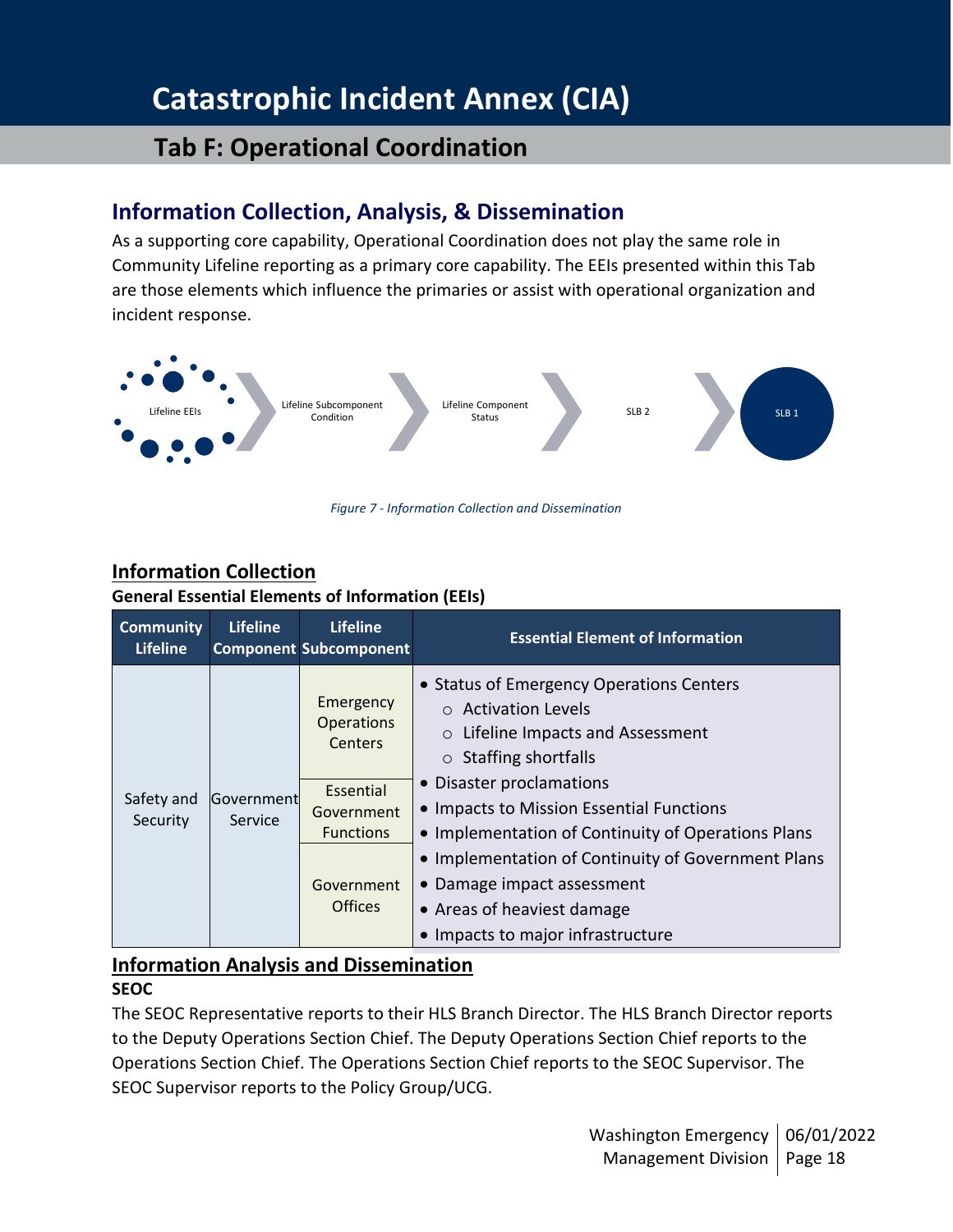## **Tab F: Operational Coordination**



#### *Figure 8 - Information Analysis and Dissemination Process for SEOC Representatives*

#### **WNG**

Task Force commanders and liaison officer report to the Geographical Task Force chain of command. The nine GTFs all report directly to the JOC, headed by the J3 and the Director of the Joint Staff, who answers directly to The Adjutant General (TAG). In the case of a Dual Status Commander appointment, they would act as the GTF higher, giving the JOC and the rest of the WA chain of command situational awareness.



*Figure 9 - Information Analysis and Dissemination Process for WNG GTFs*

#### **FEMA**

Information will be relayed from the Division Supervisors to the Branch Directors. The Branch Directors then report to the Assistant Operations Chief (Geographic Operations). The Assistant Operations Chief then reports to the Operations Section Chief (JFO). The Operations Section Chief reports to the Regional Coordination Center (RCC = FEMA Region 10). The RCC then reports to National Regional Coordination Center (NRCC = FEMA HQ).

### <span id="page-18-0"></span>**Information Dissemination**

Information analysis will result in contributions to the Tier 1 Senior Leadership Brief (SLB) provided to the UCG. Additionally, the more detailed information not necessary for executive level response decision making will be supplied for the creation of the Tier 2 Senior Leadership Brief (or Community Lifeline Overview) for use in tracking conditions and informing response personnel.



*Figure 10 - Information Analysis and Dissemination Process for FEMA Divisions and Branches*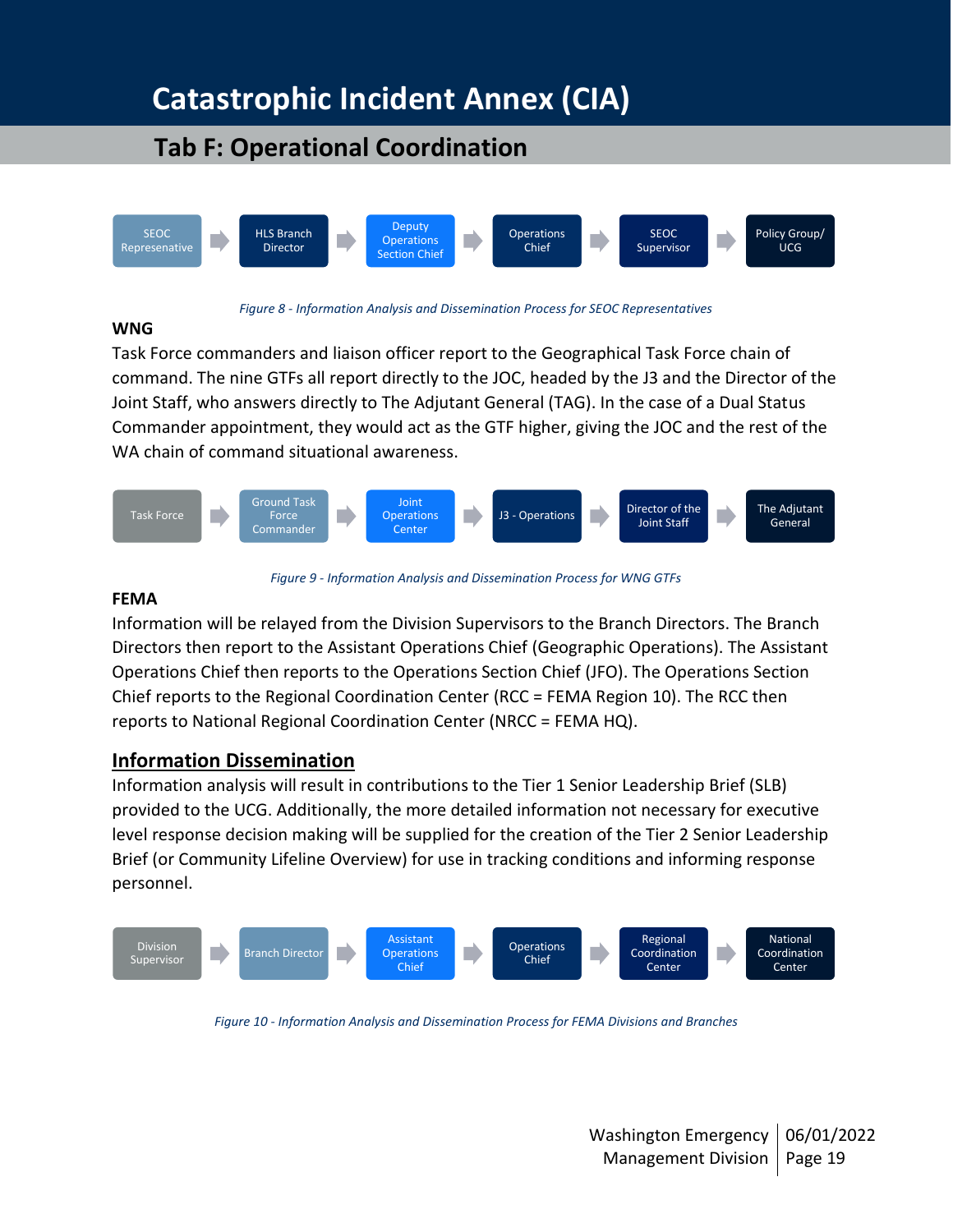## **Tab F: Operational Coordination**

### <span id="page-19-0"></span>**Responsibilities**

### <span id="page-19-1"></span>**Phase 1 (Prepare)**

| Phase 1                                                                     |                                                                                                                                                                                                                  |  |  |  |
|-----------------------------------------------------------------------------|------------------------------------------------------------------------------------------------------------------------------------------------------------------------------------------------------------------|--|--|--|
| <b>Operational</b><br><b>Coordination</b>                                   | The ability to establish and maintain a unified and coordinated<br>operational structure and process that appropriately integrates all critical<br>stakeholders and supports the execution of core capabilities. |  |  |  |
| <b>Washington State Emergency Management Division</b>                       |                                                                                                                                                                                                                  |  |  |  |
| • Participate in local planning efforts which enhance regional coordination |                                                                                                                                                                                                                  |  |  |  |
| <b>Washington National Guard</b>                                            |                                                                                                                                                                                                                  |  |  |  |
| • Participate in local planning efforts which enhance regional coordination |                                                                                                                                                                                                                  |  |  |  |

### <span id="page-19-2"></span>**Phase 2 (Initial Response, Employment of Resources, Transition to Recovery)**

| Phase 2a, 2b, 2c                                                                                                                                         |                                                                                                                                                 |  |  |  |
|----------------------------------------------------------------------------------------------------------------------------------------------------------|-------------------------------------------------------------------------------------------------------------------------------------------------|--|--|--|
| <b>Operational</b>                                                                                                                                       | The ability to establish and maintain a unified and coordinated<br>operational structure and process that appropriately integrates all critical |  |  |  |
| <b>Coordination</b>                                                                                                                                      | stakeholders and supports the execution of core capabilities.                                                                                   |  |  |  |
| <b>Washington State Emergency Management Division</b>                                                                                                    |                                                                                                                                                 |  |  |  |
| Coordinate with HLS Regions to ensure integrated response operations.                                                                                    |                                                                                                                                                 |  |  |  |
| Ensure information is rapidly and effectively shared throughout the Geographic Branch<br>and to/from the disaster staff.                                 |                                                                                                                                                 |  |  |  |
|                                                                                                                                                          | Develop strategies and tactics in support of incident objectives.                                                                               |  |  |  |
|                                                                                                                                                          | Assess the workload and request the appropriate numbers and types of resources.                                                                 |  |  |  |
| Serve as a POC between the local jurisdiction and the incident management organization                                                                   |                                                                                                                                                 |  |  |  |
| Ensure that assigned personnel and equipment get to and from assignments in a timely<br>$\bullet$<br>and orderly manner                                  |                                                                                                                                                 |  |  |  |
| Ensure that EEIs are gathered and relayed to the SEOC Operations Section<br>$\bullet$                                                                    |                                                                                                                                                 |  |  |  |
| In conjunction FEMA, establish and staff a Joint Field Office (JFO).                                                                                     |                                                                                                                                                 |  |  |  |
| Implement/Transition into the Washington Restoration Framework; establish and<br>$\bullet$<br>publish reporting requirements for local recovery efforts. |                                                                                                                                                 |  |  |  |
| Prioritize restoration of state-owned or managed critical infrastructure and communicate                                                                 |                                                                                                                                                 |  |  |  |
|                                                                                                                                                          | the state's priorities to local EOC/ECCs.                                                                                                       |  |  |  |
| <b>Washington National Guard</b>                                                                                                                         |                                                                                                                                                 |  |  |  |
|                                                                                                                                                          | Coordinate with HLS Regions to ensure integrated response operations.                                                                           |  |  |  |
| Ensure information is rapidly and effectively shared throughout the Geographic Branch                                                                    |                                                                                                                                                 |  |  |  |
| and to/from the disaster staff.                                                                                                                          |                                                                                                                                                 |  |  |  |
| Develop strategies and tactics in support of incident objectives.                                                                                        |                                                                                                                                                 |  |  |  |
|                                                                                                                                                          | $\begin{array}{c} \n\end{array}$                                                                                                                |  |  |  |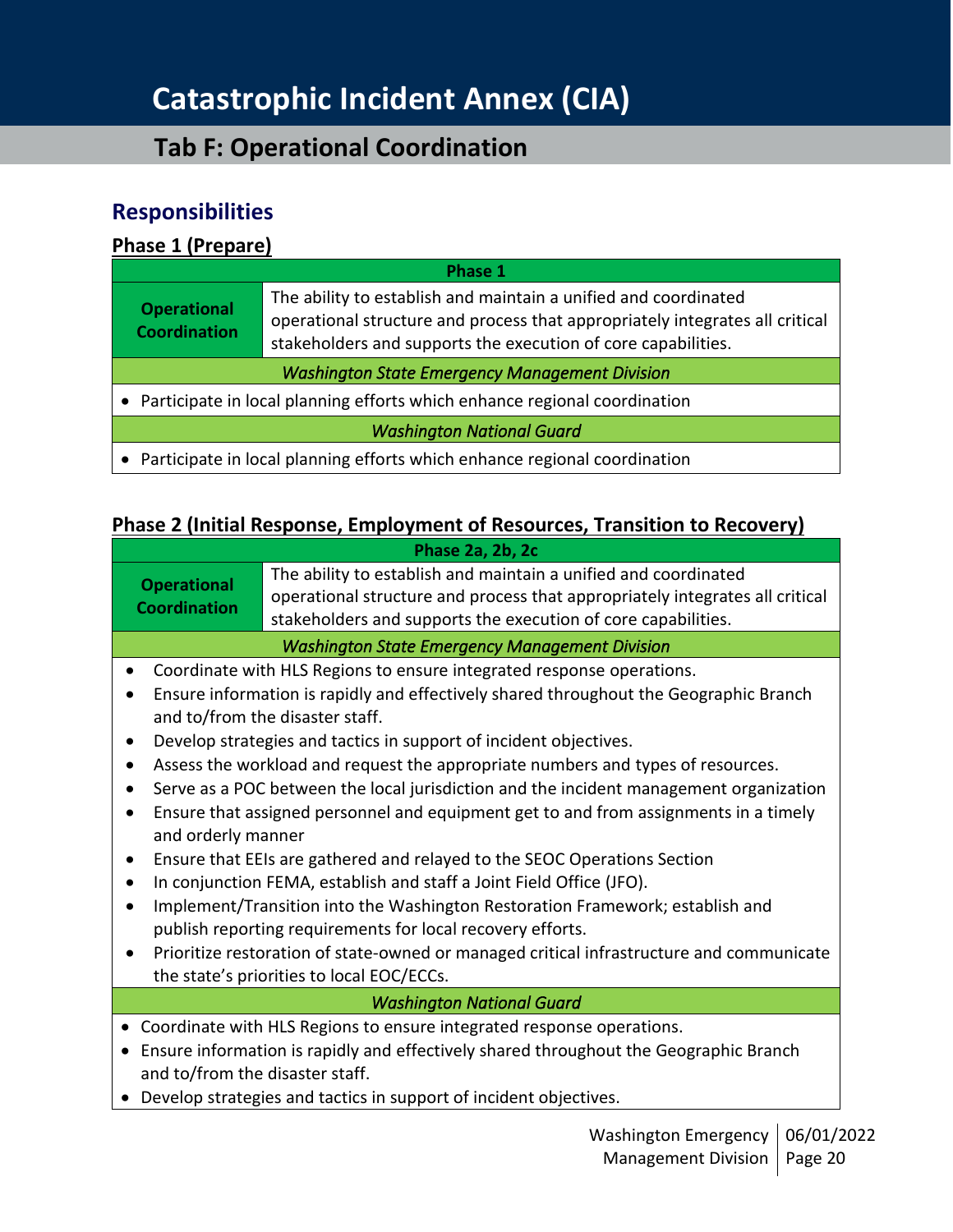## **Tab F: Operational Coordination**

- Assess the workload and request the appropriate numbers and types of resources.
- Serve as a POC between the local jurisdiction and the incident management organization
- Ensure that assigned personnel and equipment get to and from assignments in a timely and orderly manner

### *FEMA<sup>1</sup>*

- Coordinate with HLS Regions to ensure integrated response operations.
- Coordinate with FEMA program representatives to ensure the delivery of programs is consistent, meets customer needs, and is implemented in accordance with Stafford Act requirements and FEMA policy.
- Develop strategies and tactics in support of incident objectives.
- Assess the workload and request the appropriate numbers and types of resources.
- Serve as a POC between the local jurisdiction and the incident management organization
- Ensure that assigned personnel and equipment get to and from assignments in a timely and orderly manner
- Ensure that the concerns of state and local officials are being heard by FEMA

 $1$  Note: All responsibilities under the FEMA header are those included in the Incident Management Handbook, FEMA B-761.